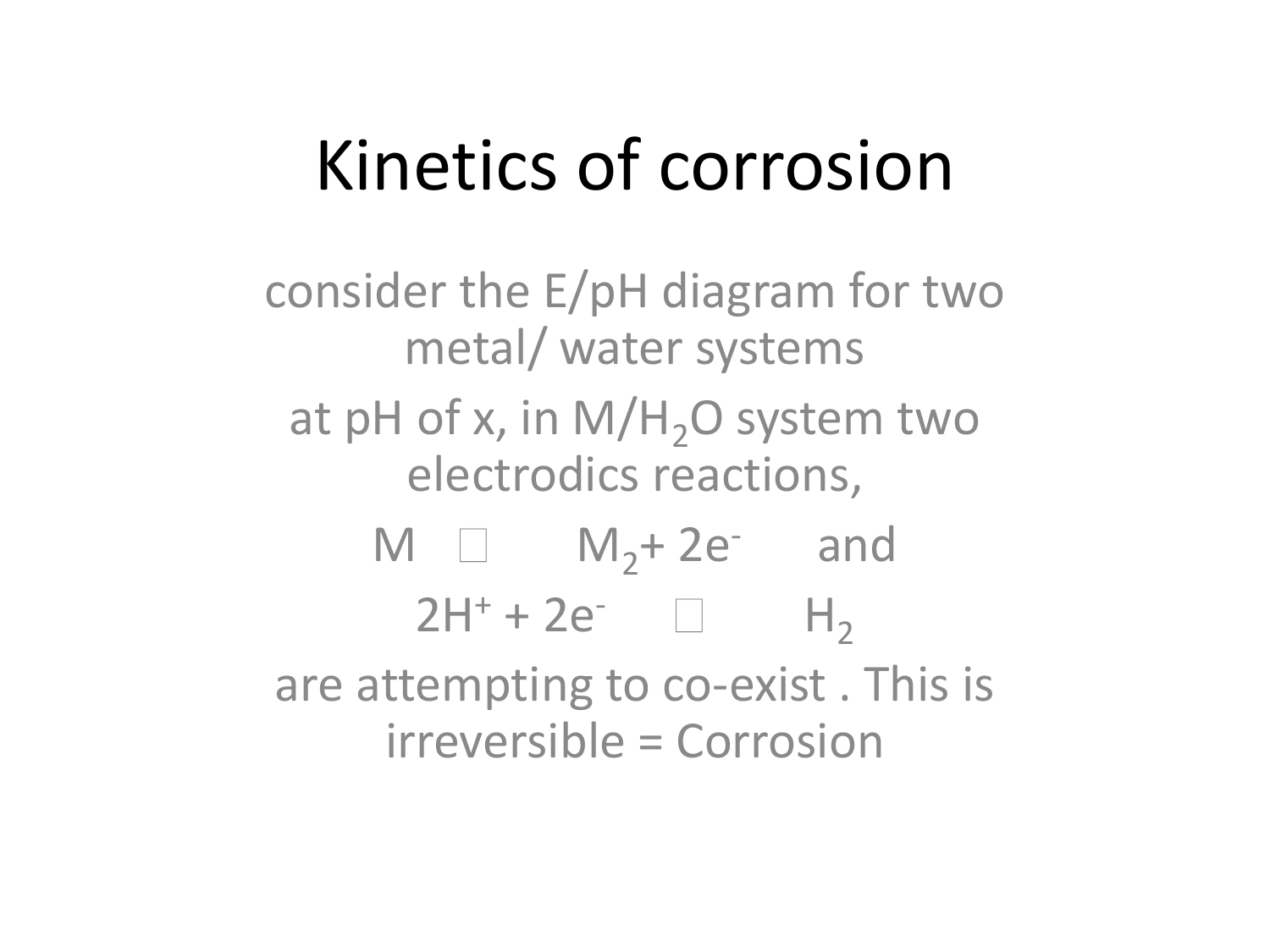# E-pH diagram for M &  $M_1$ /water

• Draw diagram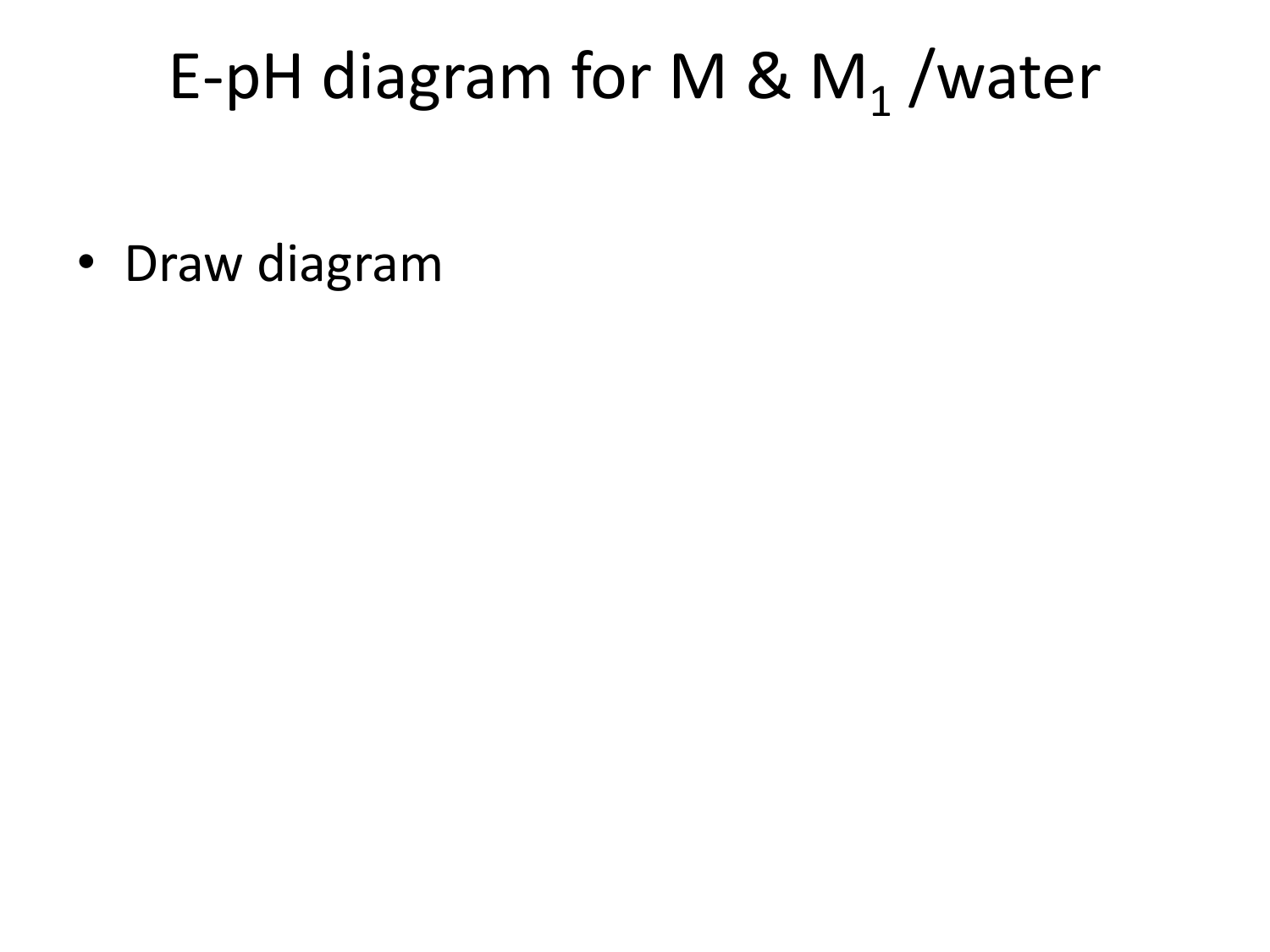## Reversible electrode

- At pH X,
- If there is no oxygen, metal M will corrode whereas, for metal  $M_1$  corrosion can only occur in the presence of oxygen or some oxidants added to the  $\mathsf{M}_1/\mathsf{H}_2$ 0 system.
- For  $M_1/H_20$  system, in the absence of oxygen, corrosion will not occur and only one equilibrium will try to establish itself.
- $M_1 \square M_1^{2+}$  + 2e<sup>-</sup> This is a reversible electrode, No corrosion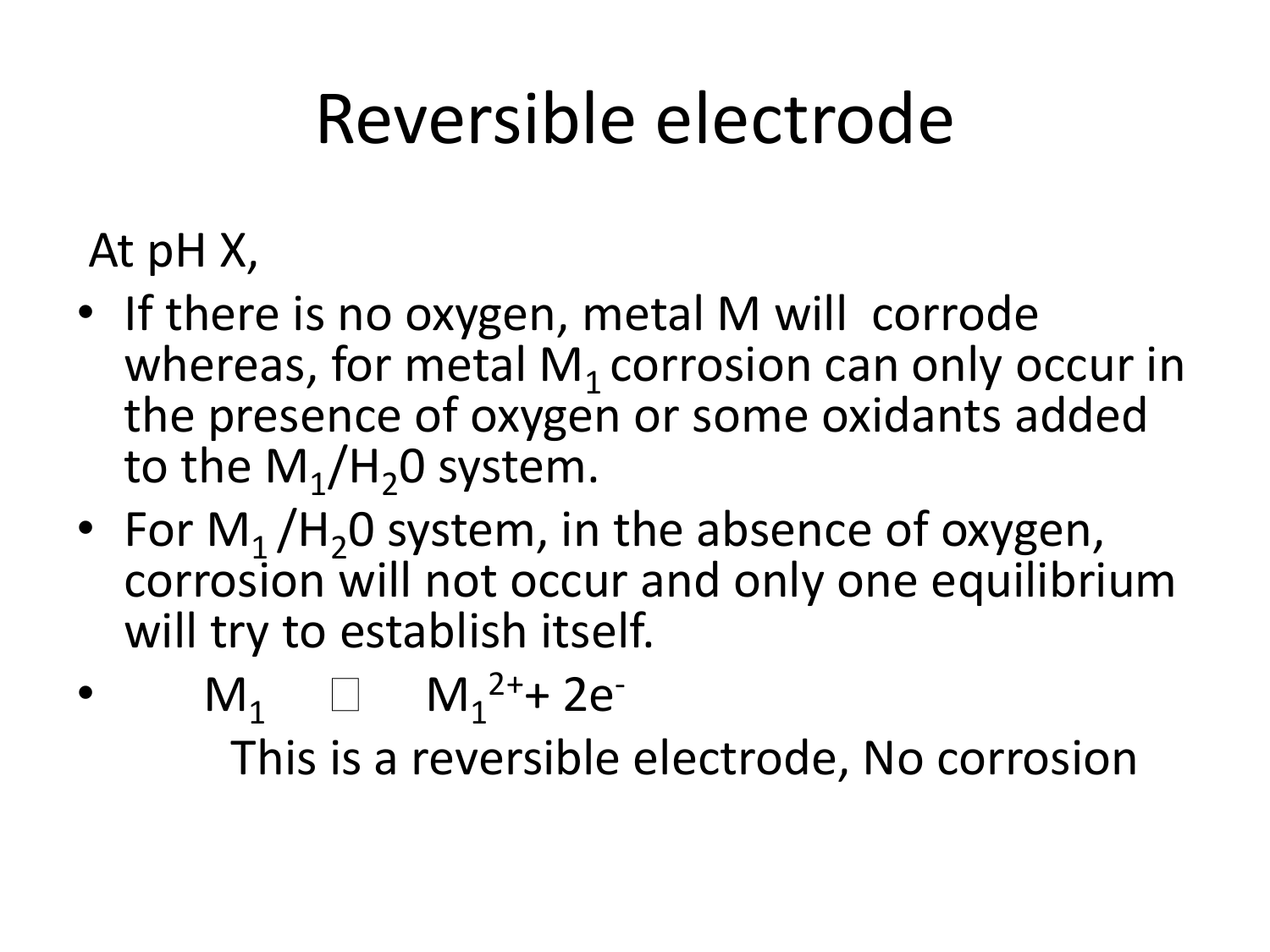#### Irreversible electrode

- For
- $M \Box M^{2+} + 2e$  and  $2H^{+} + 2e$   $\Box H_{2}$ 
	- 2 equilibria trying to establish themselves on the electrode = Irreversible.

This is CORROSION.

It has been proved beyond par adventure that Corrosion is electrochemical. Hence Current, I is a measure of its rate of rxn.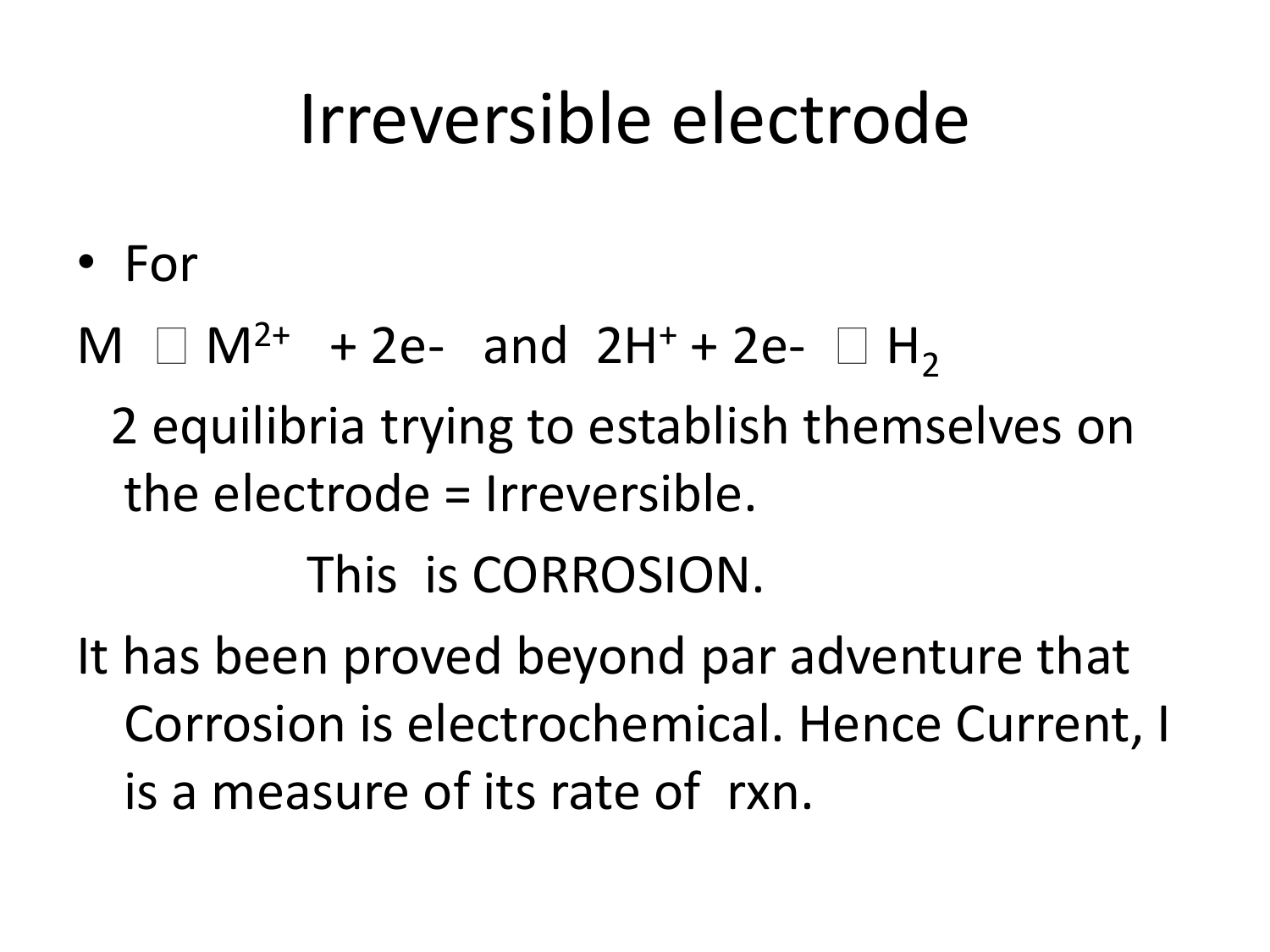#### Equilibrium condition

• NOTE:  $I = current$  and  $I/A = current$  density=i, where A = area of electrode At eqbm,

 $\Box$  M<sup>+</sup> electronation i  $\square$   $\square$   $M^+$  + e-de-electronation, i  $i = i$  =  $i<sub>o</sub>$  (exchange current density)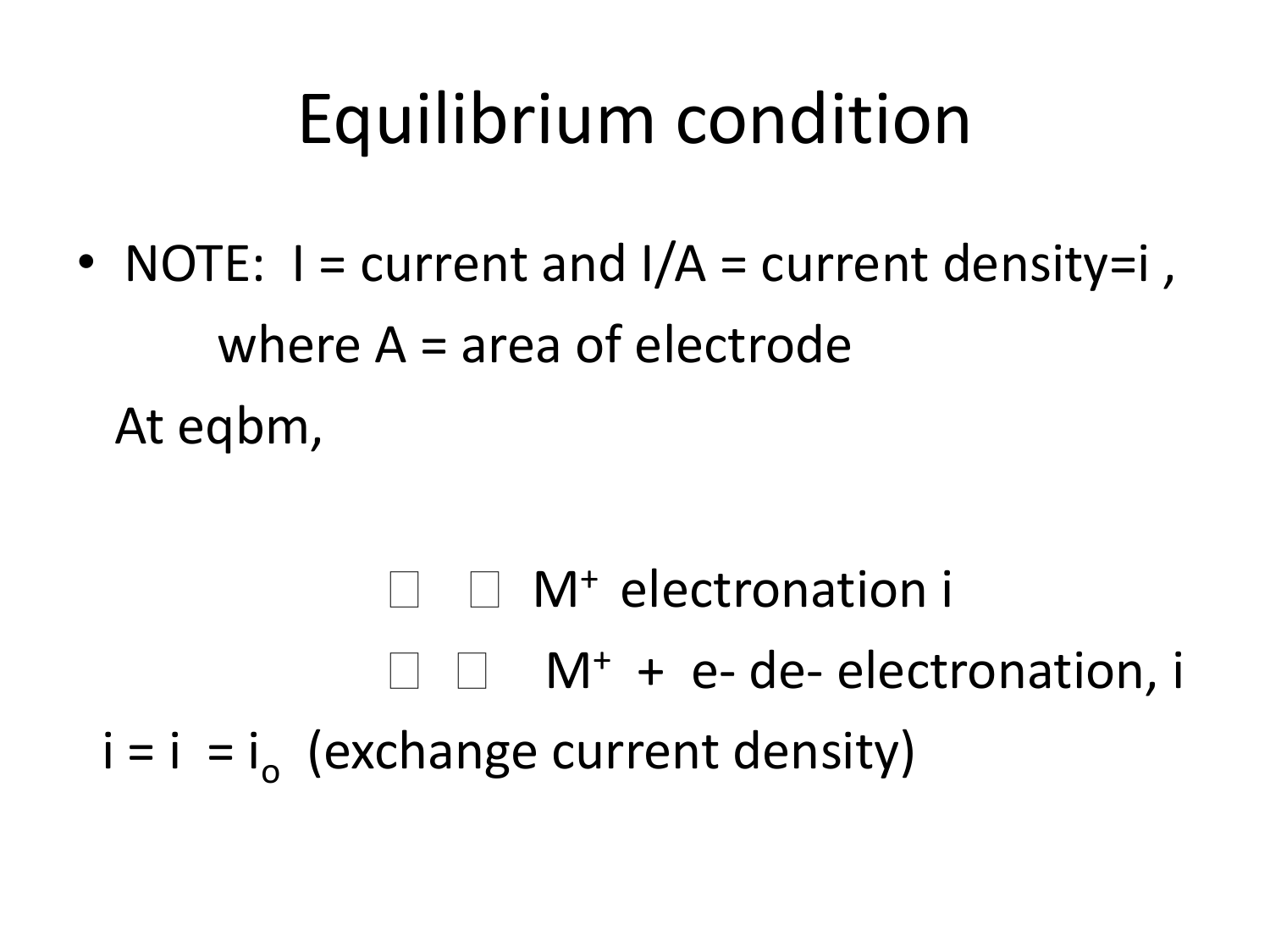## Exchange current density,  $i_{\alpha}$

•  $I_0$  is xteristic of the rxn on a particular metal

- $\Delta \varphi_{\alpha} = P. D \varnothing$  eqbm, this is xteristic of the rxn
- When there is departure from eqbm, we have Drift current density,  $i_{\text{net}}$  Hence, either

 i or i bicoms higher than the other a nett current will flow  $i_{\text{nett}} = i - i$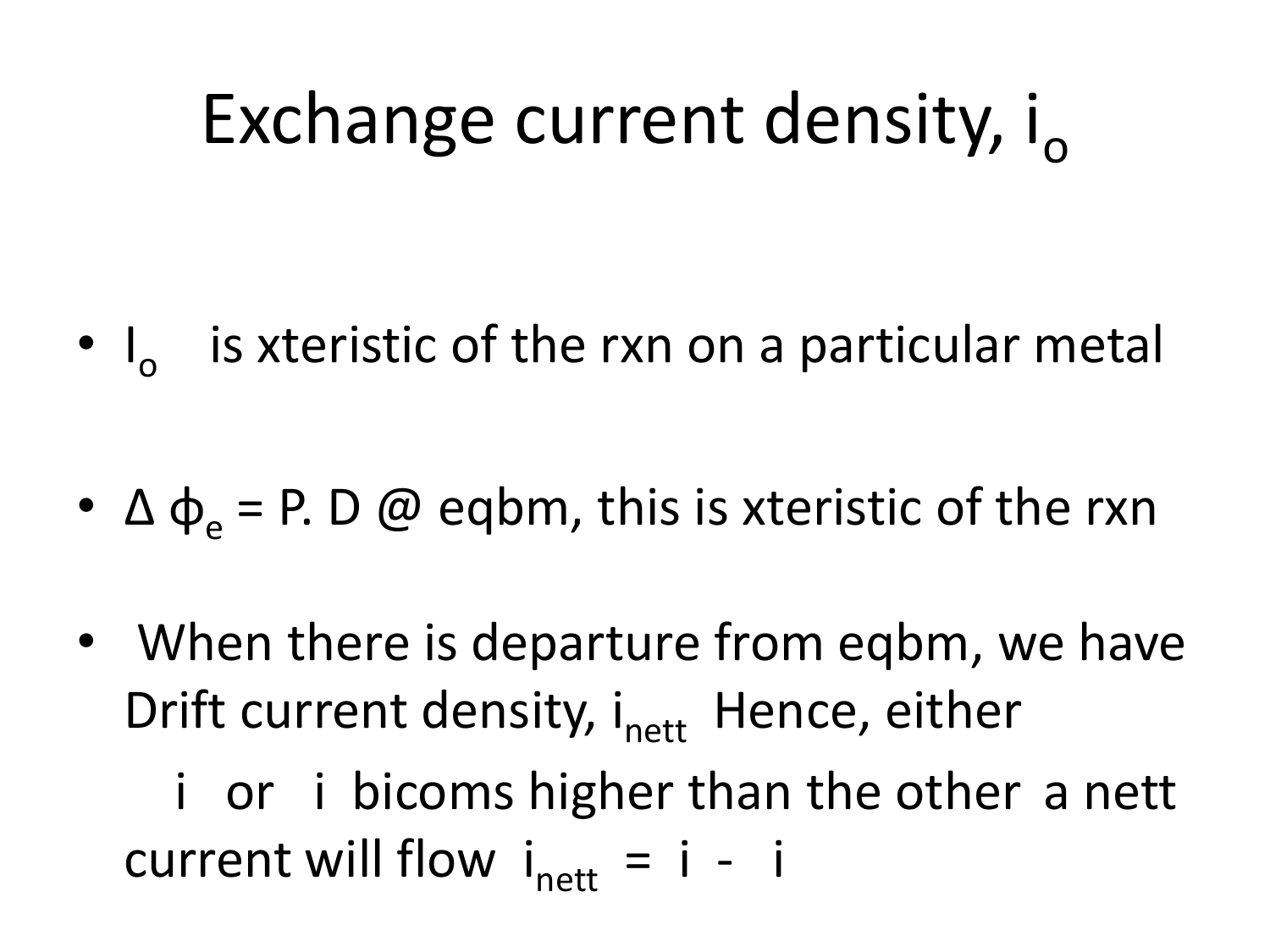## Departure from Eqbm

- $Δφ$  is P.D @ departure from eqbm.
- D4,  $\Delta \varphi \Delta \varphi_e = \varepsilon$ ; xtra potential by which electrode departs from eqbm., called OVERPOTENTIAL .
- If  $\epsilon$  is +ve, i increases & i decreases, D4
- $\bullet$  i » i there will be net anodic current, if  $\epsilon$  is
	- ve, converse is true.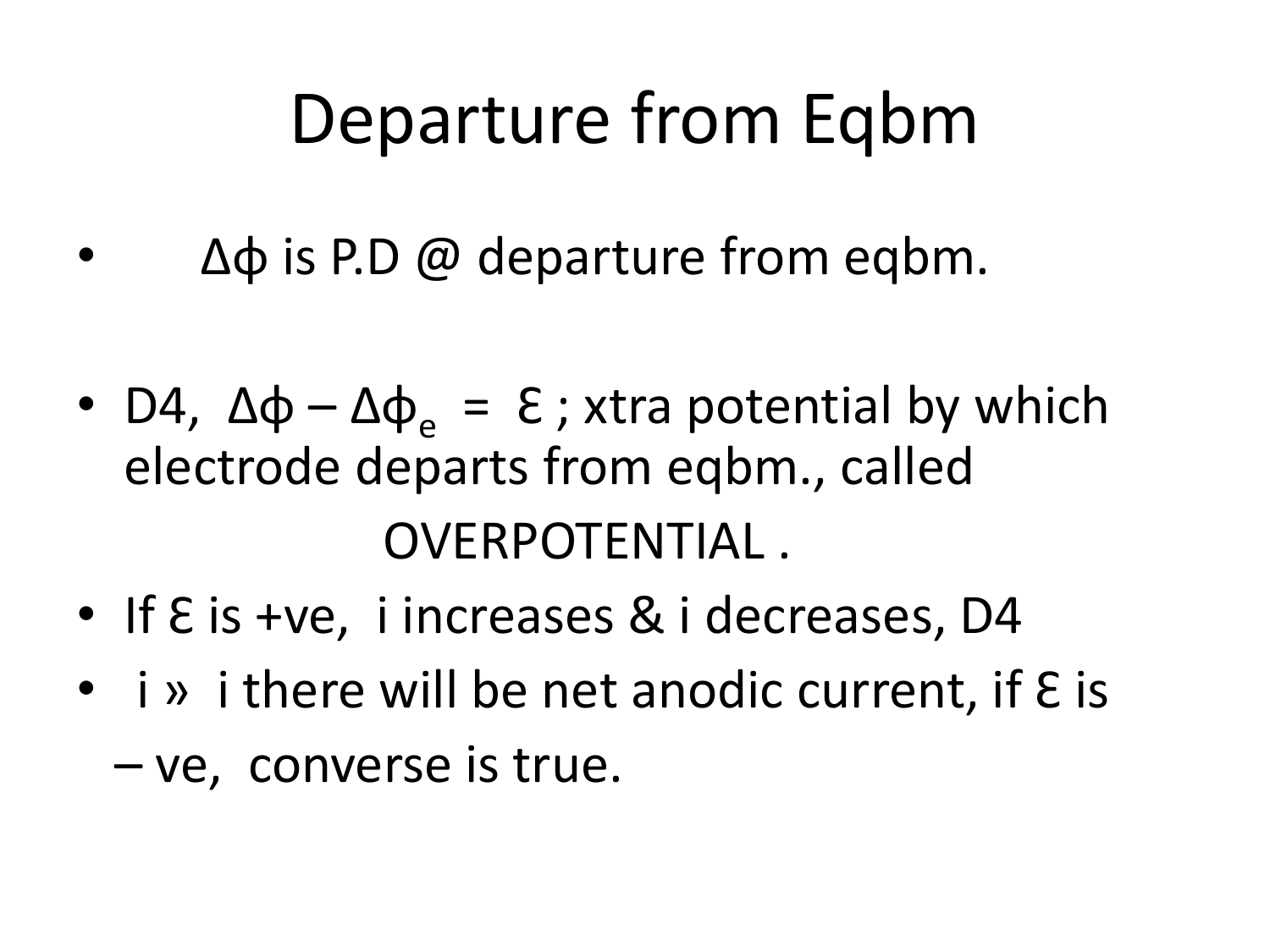#### Anodic & Cathodic current

- If  $\epsilon$  is large and +ve,  $\epsilon$  can be called  $\epsilon$ <sub>a</sub> anodic overpotential,
- $i = i_0$  exp  ${}^{BZFE/RT}$ ....... 1 also,
- $i = i_0 e^{-(1-\beta)ZFE/RT}$  ......... 2 when  $E$  is large and –ve Eqns 1 & 2 are BUTLER- VOLMER EQUATIONS
- E can be obtained experimentally.
- ß = symmetry factor, all other symbols have their usual meanings.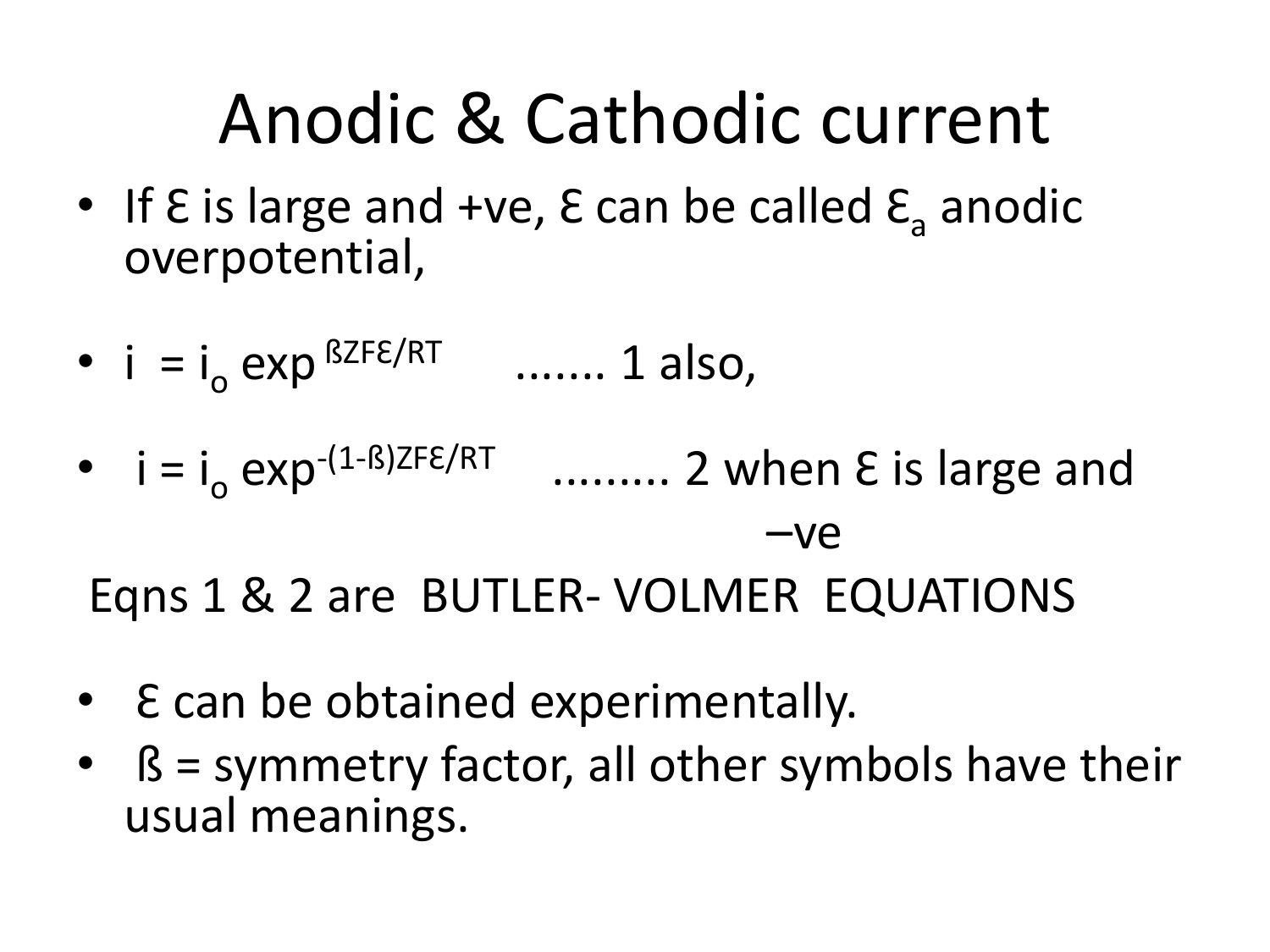#### Anodic & Cathodic rxns

- From eqns 1 & 2,
- $logi = logi_{o} + BZFE_{a}/2.3RT$  ..... 3
- $logi = logi_{o} (1 B)ZFE_{c}/2.3RT$  ..... 4
- Let 2.3RT/ $BZF = b_a$  and  $2.3RT/(1 B)ZF = b_c$
- Logi =  $\log i_{o} + \varepsilon_{a} / b_{a}$  ......... 5
- $logi = logi_0 + \varepsilon_c / b_c$  .......... 6 from 5&6,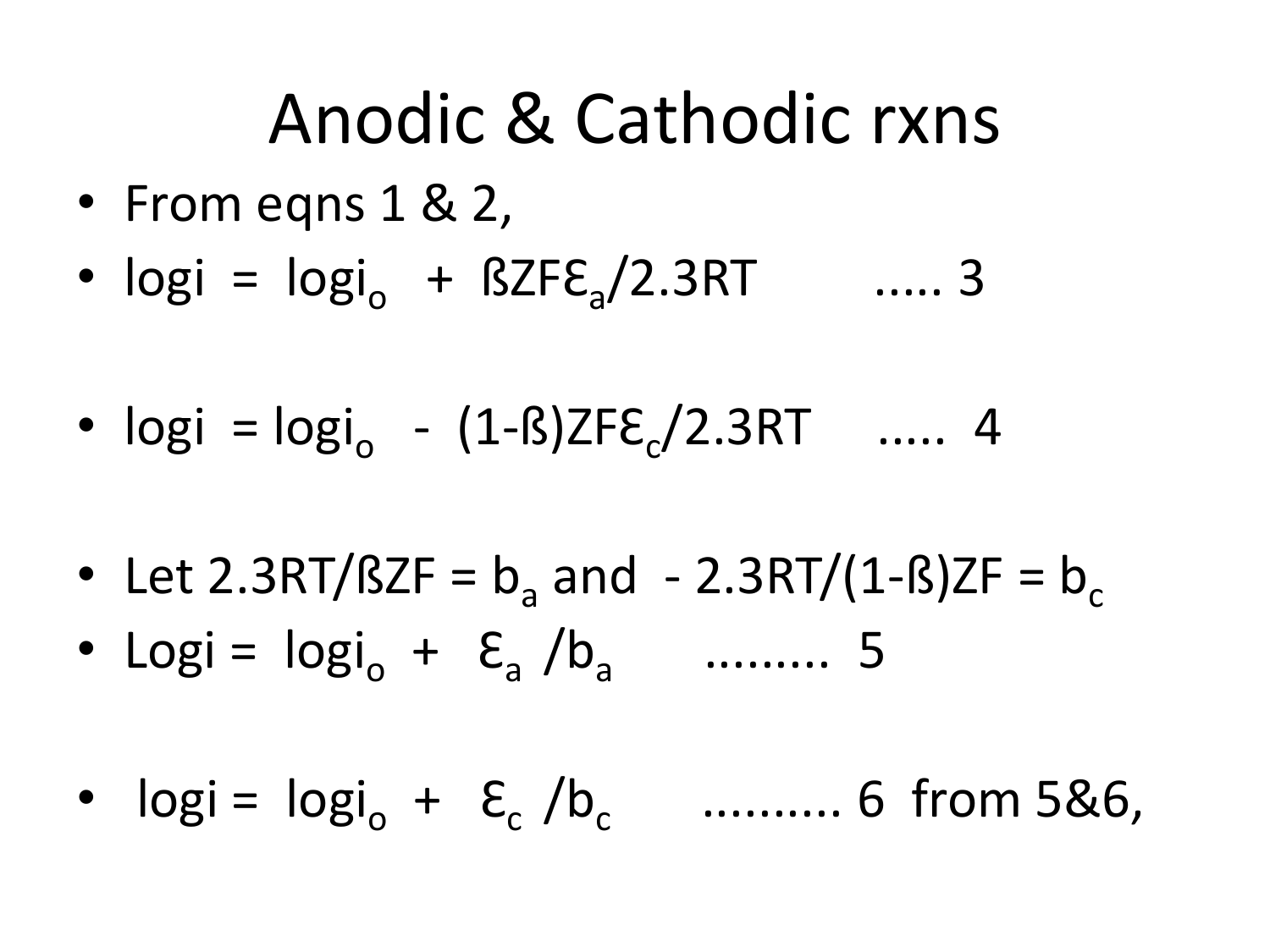## Tafel Eqns

From 5& 6, we obtain,

- $b_a \log i = b_a \log i_o + \varepsilon_a$ ........... 7
- $b_c \log i = b_c \log i_o + \varepsilon_c$ .......... 8
- Simplifies further,
- $b_a \log i = a_a + \varepsilon_a$  (7a) &  $b_c \log i = a_c + \varepsilon_c$  (8a)
- Equations 7 & 8 are called TAFEL EQUATIONS
- A plot of  $\epsilon$ <sub>a</sub> versus log i<sub>a nett</sub> will give a curve, the extrapolation of the linear portion to the y axis will give  $a_a$  and the slope  $b_a$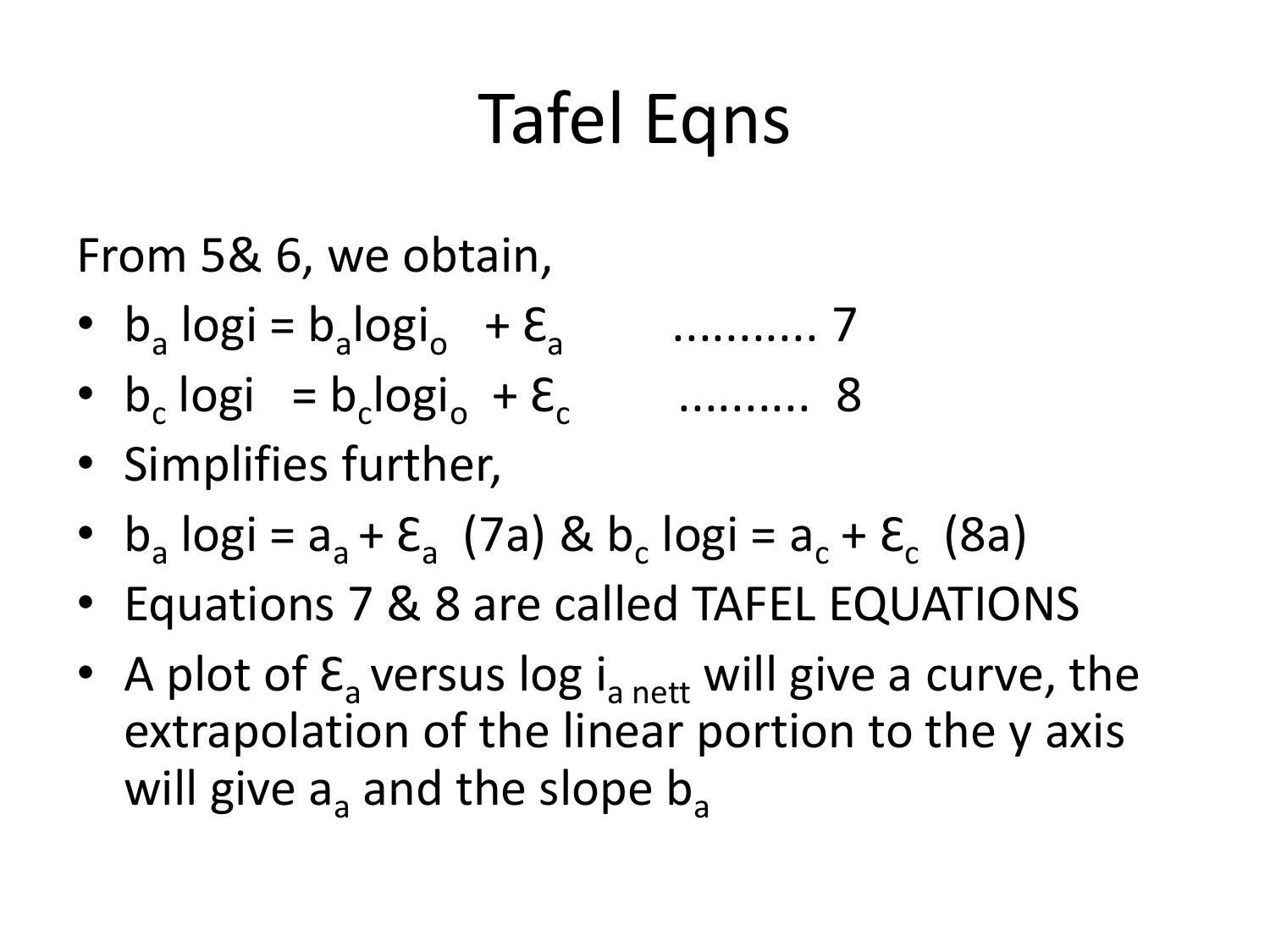## Non- reversible electrodes

- Process of corrosion is irreversible
- Consider Fe in HCl, given by eqn.,
- Fe + 2HCl  $\Box$  FeCl<sub>2</sub> + H<sub>2</sub> or
- Fe + 2H<sup>+</sup>  $\Box$  Fe<sup>2+</sup> + H<sub>2</sub>
- At metal or electrode surface there are,
- PD as a result of Fe in solid and Fe<sup> $2+$ </sup> in soln
- PD as a result of hydrogen evolution
- Corrosion occurs when the 2 eqlibia try to compromise each other.